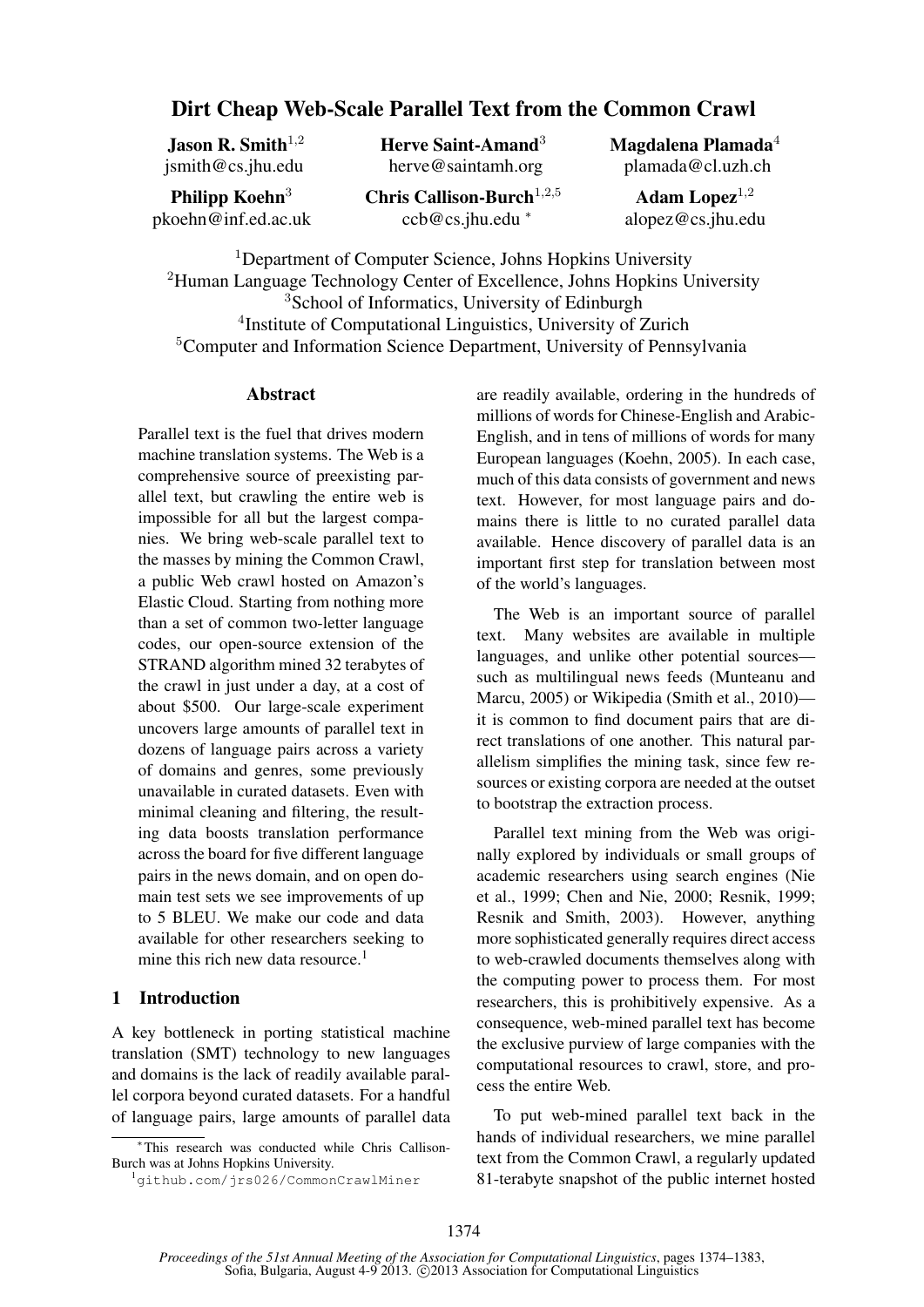on Amazon's Elastic Cloud (EC2) service.<sup>2</sup> Using the Common Crawl completely removes the bottleneck of web crawling, and makes it possible to run algorithms on a substantial portion of the web at very low cost. Starting from nothing other than a set of language codes, our extension of the STRAND algorithm (Resnik and Smith, 2003) identifies potentially parallel documents using cues from URLs and document content  $(\S2)$ . We conduct an extensive empirical exploration of the web-mined data, demonstrating coverage in a wide variety of languages and domains  $(\S3)$ . Even without extensive pre-processing, the data improves translation performance on strong baseline news translation systems in five different language pairs (§4). On general domain and speech translation tasks where test conditions substantially differ from standard government and news training text, web-mined training data improves performance substantially, resulting in improvements of up to 1.5 BLEU on standard test sets, and 5 BLEU on test sets outside of the news domain.

# 2 Mining the Common Crawl

The Common Crawl corpus is hosted on Amazon's Simple Storage Service (S3). It can be downloaded to a local cluster, but the transfer cost is prohibitive at roughly 10 cents per gigabyte, making the total over \$8000 for the full dataset.<sup>3</sup> However, it is unnecessary to obtain a copy of the data since it can be accessed freely from Amazon's Elastic Compute Cloud (EC2) or Elastic MapReduce (EMR) services. In our pipeline, we perform the first step of identifying candidate document pairs using Amazon EMR, download the resulting document pairs, and perform the remaining steps on our local cluster. We chose EMR because our candidate matching strategy fit naturally into the Map-Reduce framework (Dean and Ghemawat, 2004).

Our system is based on the STRAND algorithm (Resnik and Smith, 2003):

- 1. *Candidate pair selection:* Retrieve candidate document pairs from the CommonCrawl corpus.
- 2. *Structural Filtering:*

(a) Convert the HTML of each document

into a sequence of start tags, end tags, and text chunks.

- (b) Align the linearized HTML of candidate document pairs.
- (c) Decide whether to accept or reject each pair based on features of the alignment.
- 3. *Segmentation:* For each text chunk, perform sentence and word segmentation.
- 4. *Sentence Alignment:* For each aligned pair of text chunks, perform the sentence alignment method of Gale and Church (1993).
- 5. *Sentence Filtering:* Remove sentences that appear to be boilerplate.

Candidate Pair Selection We adopt a strategy similar to that of Resnik and Smith (2003) for finding candidate parallel documents, adapted to the parallel architecture of Map-Reduce.

The *mapper* operates on each website entry in the CommonCrawl data. It scans the URL string for some indicator of its language. Specifically, we check for:

- 1. Two/three letter language codes (ISO-639).
- 2. Language names in English and in the language of origin.

If either is present in a URL and surrounded by non-alphanumeric characters, the URL is identified as a potential match and the mapper outputs a key value pair in which the key is the original URL with the matching string replaced by  $\star$ , and the value is the original URL, language name, and full HTML of the page. For example, if we encounter the URL www.website.com/fr/, we output the following.

- Key: www.website.com/\*/
- Value: www.website.com/fr/, French, (full website entry)

The *reducer* then receives all websites mapped to the same "language independent" URL. If two or more websites are associated with the same key, the reducer will output all associated values, as long as they are not in the same language, as determined by the language identifier in the URL.

This URL-based matching is a simple and inexpensive solution to the problem of finding candidate document pairs. The mapper will discard

<sup>2</sup>commoncrawl.org

<sup>3</sup>http://aws.amazon.com/s3/pricing/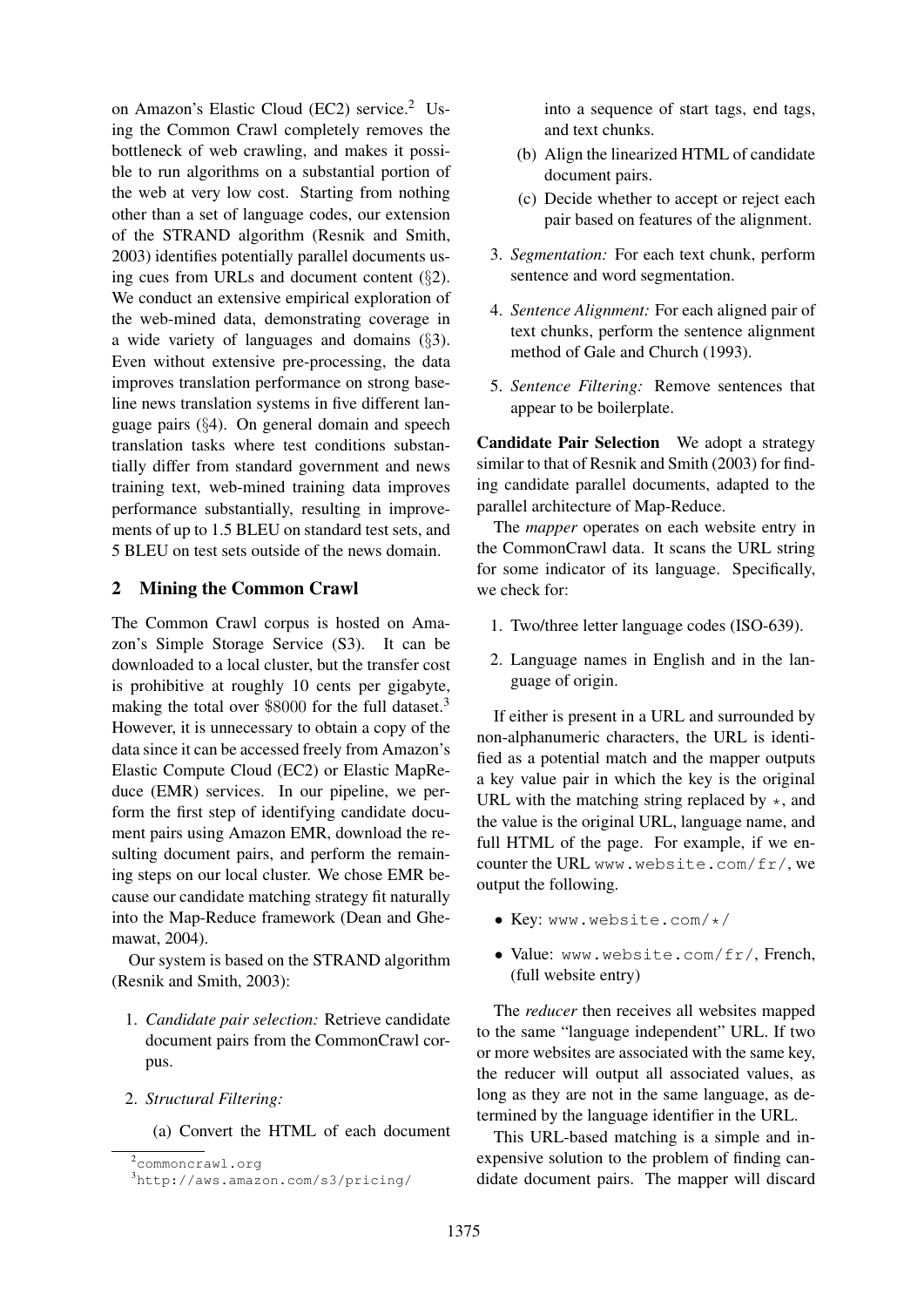most, and neither the mapper nor the reducer do anything with the HTML of the documents aside from reading and writing them. This approach is very simple and likely misses many good potential candidates, but has the advantage that it requires no information other than a set of language codes, and runs in time roughly linear in the size of the dataset.

Structural Filtering A major component of the STRAND system is the alignment of HTML documents. This alignment is used to determine which document pairs are actually parallel, and if they are, to align pairs of text blocks within the documents.

The first step of structural filtering is to linearize the HTML. This means converting its DOM tree into a sequence of start tags, end tags, and chunks of text. Some tags (those usually found within text, such as "font" and "a") are ignored during this step. Next, the tag/chunk sequences are aligned using dynamic programming. The objective of the alignment is to maximize the number of matching items.

Given this alignment, Resnik and Smith (2003) define a small set of features which indicate the alignment quality. They annotated a set of document pairs as parallel or non-parallel, and trained a classifier on this data. We also annotated 101 Spanish-English document pairs in this way and trained a maximum entropy classifier. However, even when using the best performing subset of features, the classifier only performed as well as a naive classifier which labeled every document pair as parallel, in both accuracy and F1. For this reason, we excluded the classifier from our pipeline. The strong performance of the naive baseline was likely due to the unbalanced nature of the annotated data— 80% of the document pairs that we annotated were parallel.

Segmentation The text chunks from the previous step may contain several sentences, so before the sentence alignment step we must perform sentence segmentation. We use the Punkt sentence splitter from NLTK (Loper and Bird, 2002) to perform both sentence and word segmentation on each text chunk.

Sentence Alignment For each aligned text chunk pair, we perform sentence alignment using the algorithm of Gale and Church (1993).

Sentence Filtering Since we do not perform any boilerplate removal in earlier steps, there are many sentence pairs produced by the pipeline which contain menu items or other bits of text which are not useful to an SMT system. We avoid performing any complex boilerplate removal and only remove segment pairs where either the source and target text are identical, or where the source or target segments appear more than once in the extracted corpus.

# 3 Analysis of the Common Crawl Data

We ran our algorithm on the 2009-2010 version of the crawl, consisting of 32.3 terabytes of data. Since the full dataset is hosted on EC2, the only cost to us is CPU time charged by Amazon, which came to a total of about \$400, and data storage/transfer costs for our output, which came to roughly \$100. For practical reasons we split the run into seven subsets, on which the full algorithm was run independently. This is different from running a single Map-Reduce job over the entire dataset, since websites in different subsets of the data cannot be matched. However, since the data is stored as it is crawled, it is likely that matching websites will be found in the same split of the data. Table 1 shows the amount of raw parallel data obtained for a large selection of language pairs.

As far as we know, ours is the first system built to mine parallel text from the Common Crawl. Since the resource is new, we wanted to understand the quantity, quality, and type of data that we are likely to obtain from it. To this end, we conducted a number of experiments to measure these features. Since our mining heuristics are very simple, these results can be construed as a lower bound on what is actually possible.

# 3.1 Recall Estimates

Our first question is about recall: of all the possible parallel text that is actually available on the Web, how much does our algorithm actually find in the Common Crawl? Although this question is difficult to answer precisely, we can estimate an answer by comparing our mined URLs against a large collection of previously mined URLs that were found using targeted techniques: those in the French-English Gigaword corpus (Callison-Burch et al., 2011).

We found that 45% of the URL pairs would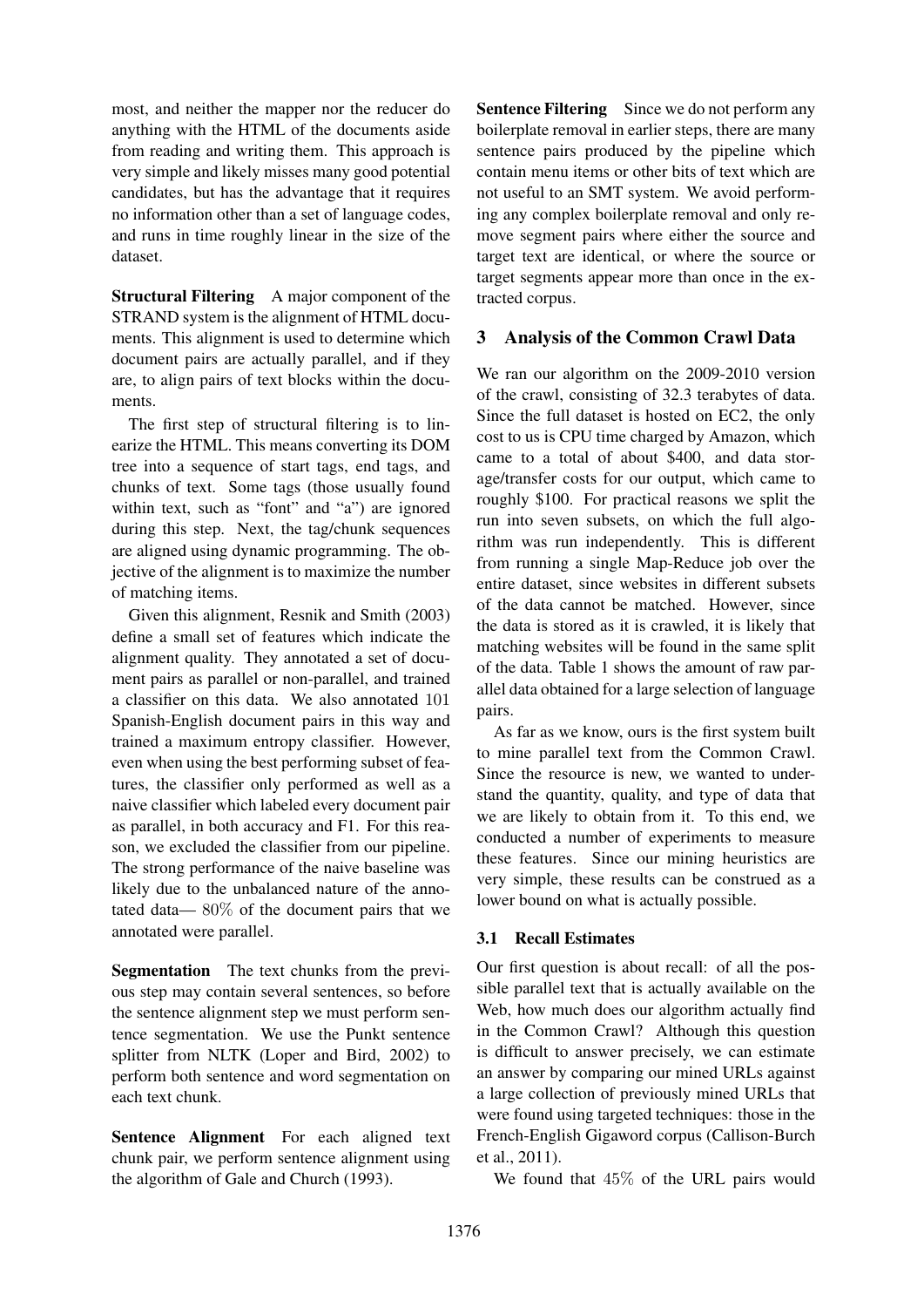|                      | French        | German           | <b>Spanish</b> | <b>Russian</b> | <b>Japanese</b> | <b>Chinese</b> |
|----------------------|---------------|------------------|----------------|----------------|-----------------|----------------|
| Segments             | 10.2M         | 7.50M            | 5.67M          | 3.58M          | 1.70M           | 1.42M          |
| Source Tokens        | 128M          | 79.9M            | 71.5M          | 34.7M          | 9.91M           | 8.14M          |
| <b>Target Tokens</b> | 118M          | 87.5M            | 67.6M          | 36.7M          | 19.1M           | 14.8M          |
|                      | <b>Arabic</b> | <b>Bulgarian</b> | <b>Czech</b>   | Korean         | <b>Tamil</b>    | Urdu           |
| Segments             | 1.21M         | 909K             | 848K           | 756K           | 116K            | 52.1K          |
| Source Tokens        | 13.1M         | 8.48M            | 7.42M          | 6.56M          | 1.01M           | 734K           |
| <b>Target Tokens</b> | 13.5M         | 8.61M            | 8.20M          | 7.58M          | 996K            | 685K           |
|                      | Bengali       | Farsi            | <b>Telugu</b>  | Somali         | Kannada         | <b>Pashto</b>  |
| Segments             | 59.9K         | 44.2K            | 50.6K          | 52.6K          | 34.5K           | 28.0K          |
| Source Tokens        | 573K          | 477K             | 336K           | 318K           | 305K            | 208K           |
| <b>Target Tokens</b> | 537K          | 459K             | 358K           | 325K           | 297K            | 218K           |

Table 1: The amount of parallel data mined from CommonCrawl for each language paired with English. Source tokens are counts of the foreign language tokens, and target tokens are counts of the English language tokens.

have been discovered by our heuristics, though we actually only find 3.6% of these URLs in our output.<sup>4</sup> If we had included "f" and "e" as identifiers for French and English respectively, coverage of the URL pairs would increase to 74%. However, we chose not to include single letter identifiers in our experiments due to the high number of false positives they generated in preliminary experiments.

#### 3.2 Precision Estimates

Since our algorithms rely on cues that are mostly external to the contents of the extracted data and have no knowledge of actual languages, we wanted to evaluate the precision of our algorithm: how much of the mined data actually consists of parallel sentences?

To measure this, we conducted a manual analysis of 200 randomly selected sentence pairs for each of three language pairs. The texts are heterogeneous, covering several topical domains like tourism, advertising, technical specifications, finances, e-commerce and medicine. For German-English, 78% of the extracted data represent perfect translations, 4% are paraphrases of each other (convey a similar meaning, but cannot be used for SMT training) and 18% represent misalignments. Furthermore, 22% of the true positives are potentially machine translations (judging by the quality), whereas in 13% of the cases one of the sentences contains additional content not expressed in the other. As for the false positives, 13.5% of them have either the source or target sentence in the wrong language, and the remaining ones representing failures in the alignment process. Across three languages, our inspection revealed that around 80% of randomly sampled data appeared to contain good translations (Table 2). Although this analysis suggests that language identification and SMT output detection (Venugopal et al., 2011) may be useful additions to the pipeline, we regard this as reasonably high precision for our simple algorithm.

| Language | Precision |
|----------|-----------|
| Spanish  | 82%       |
| French   | 81%       |
| German   | 78%       |

Table 2: Manual evaluation of precision (by sentence pair) on the extracted parallel data for Spanish, French, and German (paired with English).

In addition to the manual evaluation of precision, we applied language identification to our extracted parallel data for several additional languages. We used the "langid.py" tool (Lui and Baldwin, 2012) at the segment level, and report the percentage of sentence pairs where both sentences were recognized as the correct language. Table 3 shows our results. Comparing against our manual evaluation from Table 2, it appears that many sentence pairs are being incorrectly judged as nonparallel. This is likely because language identification tends to perform poorly on short segments.

<sup>&</sup>lt;sup>4</sup>The difference is likely due to the coverage of the CommonCrawl corpus.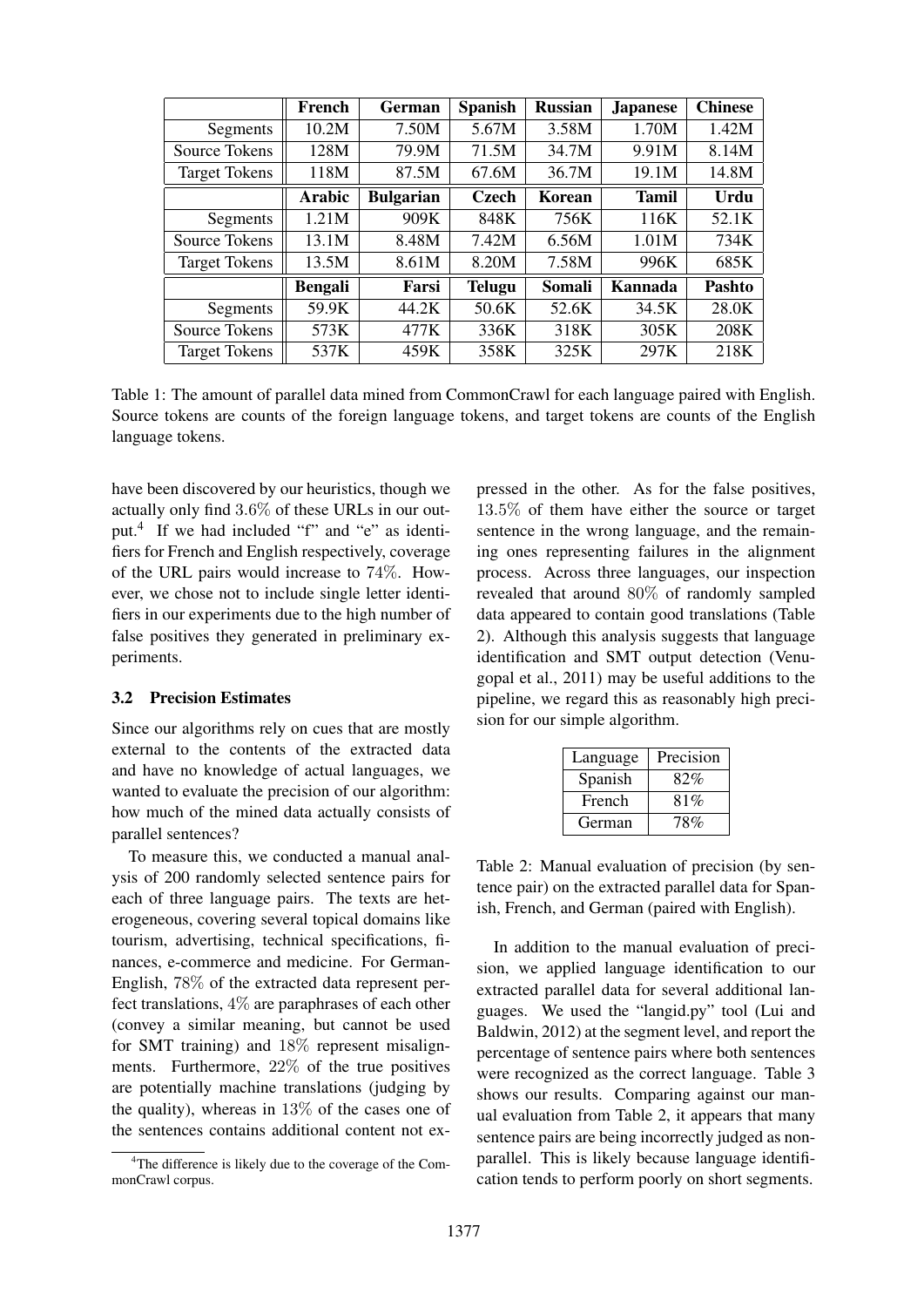| French  | German   | Spanish | Arabic |
|---------|----------|---------|--------|
| 63%     | 61%      | 58%     | 51%    |
| Chinese | Japanese | Korean  | Czech  |
| 50%     | 48%      | 48%     | 47%    |
| Russian | Urdu     | Bengali | Tamil  |
| 44%     | 31%      | 14%     | 12%    |
| Kannada | Telugu   | Kurdish |        |
| 12%     | $6.3\%$  | 2.9%    |        |

Table 3: Automatic evaluation of precision through language identification for several languages paired with English.

#### 3.3 Domain Name and Topic Analysis

Although the above measures tell us something about how well our algorithms perform in aggregate for specific language pairs, we also wondered about the actual contents of the data. A major difficulty in applying SMT even on languages for which we have significant quantities of parallel text is that most of that parallel text is in the news and government domains. When applied to other genres, such systems are notoriously brittle. What kind of genres are represented in the Common Crawl data?

We first looked at the domain names which contributed the most data. Table 4 gives the top five domains by the number of tokens. The top two domain names are related to travel, and they account for about 10% of the total data.

We also applied Latent Dirichlet Allocation (LDA; Blei et al., 2003) to learn a distribution over latent topics in the extracted data, as this is a popular exploratory data analysis method. In LDA a topic is a unigram distribution over words, and each document is modeled as a distribution over topics. To create a set of documents from the extracted CommonCrawl data, we took the English side of the extracted parallel segments for each URL in the Spanish-English portion of the data. This gave us a total of 444, 022 documents. In our first experiment, we used the MALLET toolkit (McCallum, 2002) to generate 20 topics, which are shown in Table 5.

Some of the topics that LDA finds correspond closely with specific domains, such as topics 1 (blingee.com) and 2 (opensubtitles.org). Several of the topics correspond to the travel domain. Foreign stop words appear in a few of the topics. Since our system does not include any language identification, this is not surprising.<sup>5</sup> However it does suggest an avenue for possible improvement.

In our second LDA experiment, we compared our extracted CommonCrawl data with Europarl. We created a set of documents from both CommonCrawl and Europarl, and again used MAL-LET to generate  $100$  topics for this data.<sup>6</sup> We then labeled each document by its most likely topic (as determined by that topic's mixture weights), and counted the number of documents from Europarl and CommonCrawl for which each topic was most prominent. While this is very rough, it gives some idea of where each topic is coming from. Table 6 shows a sample of these topics.

In addition to exploring topics in the datasets, we also performed additional intrinsic evaluation at the domain level, choosing top domains for three language pairs. We specifically classified sentence pairs as useful or boilerplate (Table 7). Among our observations, we find that commercial websites tend to contain less boilerplate material than encyclopedic websites, and that the ratios tend to be similar across languages in the same domain.

|                  | кк  | ES  | DЕ  |
|------------------|-----|-----|-----|
| www.booking.com  | 52% | 71% | 52% |
| www.hotel.info   | 34% | 44% |     |
| memory-alpha.org | 34% | 25% | 55% |

Table 7: Percentage of useful (non-boilerplate) sentences found by domain and language pair. hotel.info was not found in our German-English data.

#### 4 Machine Translation Experiments

For our SMT experiments, we use the Moses toolkit (Koehn et al., 2007). In these experiments, a baseline system is trained on an existing parallel corpus, and the experimental system is trained on the baseline corpus plus the mined parallel data. In all experiments we include the target side of the mined parallel data in the language model, in order to distinguish whether results are due to influences from parallel or monolingual data.

<sup>&</sup>lt;sup>5</sup>We used MALLET's stop word removal, but that is only for English.

<sup>6</sup>Documents were created from Europarl by taking "SPEAKER" tags as document boundaries, giving us 208,431 documents total.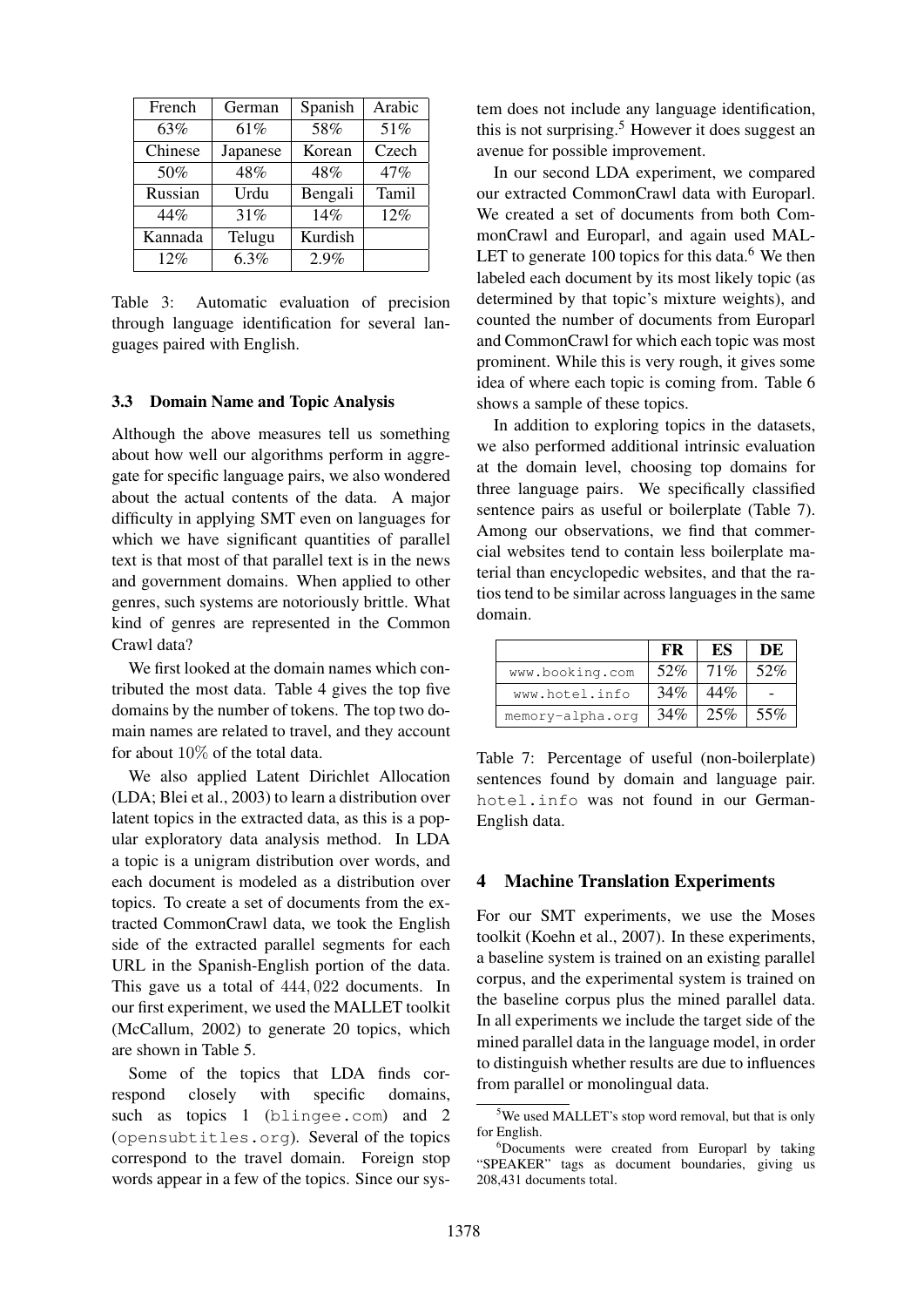| Genre      | <b>Domain</b>      | Pages | <b>Segments</b> | <b>Source Tokens</b> | <b>Target Tokens</b> |
|------------|--------------------|-------|-----------------|----------------------|----------------------|
|            | <b>Total</b>       | 444K  | 5.67M           | 71.5M                | 67.5M                |
| travel     | www.booking.com    | 13.4K | 424K            | 5.23M                | 5.14M                |
| travel     | www.hotel.info     | 9.05K | 156K            | 1.93M                | 2.13M                |
| government | www.fao.org        | 2.47K | 60.4K           | 1.07M                | 896K                 |
| religious  | scriptures.lds.org | 7.04K | 47.2K           | 889K                 | 960K                 |
| political  | www.amnesty.org    | 4.83K | 38.1K           | 641K                 | 548K                 |

Table 4: The top five domains from the Spanish-English portion of the data. The domains are ranked by the combined number of source and target tokens.

| <b>Index</b>   | <b>Most Likely Tokens</b>                                                                                  |
|----------------|------------------------------------------------------------------------------------------------------------|
| 1              | glitter graphics profile comments share love size girl friends happy blingee cute anime twilight sexy emo  |
| $\overline{2}$ | subtitles online web users files rar movies prg akas dwls xvid dvdrip avi results download eng cd movie    |
| 3              | miles hotels city search hotel home page list overview select tokyo discount destinations china japan      |
| 4              | english language students details skype american university school languages words england british college |
| 5              | translation japanese english chinese dictionary french german spanish korean russian italian dutch         |
| 6              | products services ni system power high software design technology control national applications industry   |
| 7              | en de el instructions amd hyper riv saab kfreebsd poland user fr pln org wikimedia pl commons fran norway  |
| 8              | information service travel services contact number time account card site credit company business terms    |
| 9              | people time life day good years work make god give lot long world book today great year end things         |
| 10             | show km map hotels de hotel beach spain san italy resort del mexico rome portugal home santa berlin la     |
| 11             | rotary international world club korea foundation district business year global hong kong president ri      |
| 12             | hotel reviews stay guest rooms service facilities room smoking submitted customers desk score united hour  |
| 13             | free site blog views video download page google web nero internet http search news links category tv       |
| 14             | casino game games play domaine ago days music online poker free video film sports golf live world tags bet |
| 15             | water food attribution health mango japan massage medical body baby natural yen commons traditional        |
| 16             | file system windows server linux installation user files set debian version support program install type   |
| 17             | united kingdom states america house london street park road city inn paris york st france home canada      |
| 18             | km show map hotels hotel featured search station museum amsterdam airport centre home city rue germany     |
| 19             | hotel room location staff good breakfast rooms friendly nice clean great excellent comfortable helpful     |
| 20             | de la en le el hotel es het del und die il est der les des das du para                                     |

Table 5: A list of 20 topics generated using the MALLET toolkit (McCallum, 2002) and their most likely tokens.

# 4.1 News Domain Translation

Our first set of experiments are based on systems built for the 2012 Workshop on Statistical Machine Translation (WMT) (Callison-Burch et al., 2012) using all available parallel and monolingual data for that task, aside from the French-English Gigaword. In these experiments, we use 5-gram language models when the target language is English or German, and 4-gram language models for French and Spanish. We tune model weights using minimum error rate training (MERT; Och, 2003) on the WMT 2008 test data. The results are given in Table 8. For all language pairs and both test sets (WMT 2011 and WMT 2012), we show an improvement of around 0.5 BLEU.

We also included the French-English Gigaword in separate experiments given in Table 9, and Table 10 compares the sizes of the datasets used. These results show that even on top of a different, larger parallel corpus mined from the web, adding CommonCrawl data still yields an improvement.

# 4.2 Open Domain Translation

A substantial appeal of web-mined parallel data is that it might be suitable to translation of domains other than news, and our topic modeling analysis (§3.3) suggested that this might indeed be the case. We therefore performed an additional set of experiments for Spanish-English, but we include test sets from outside the news domain.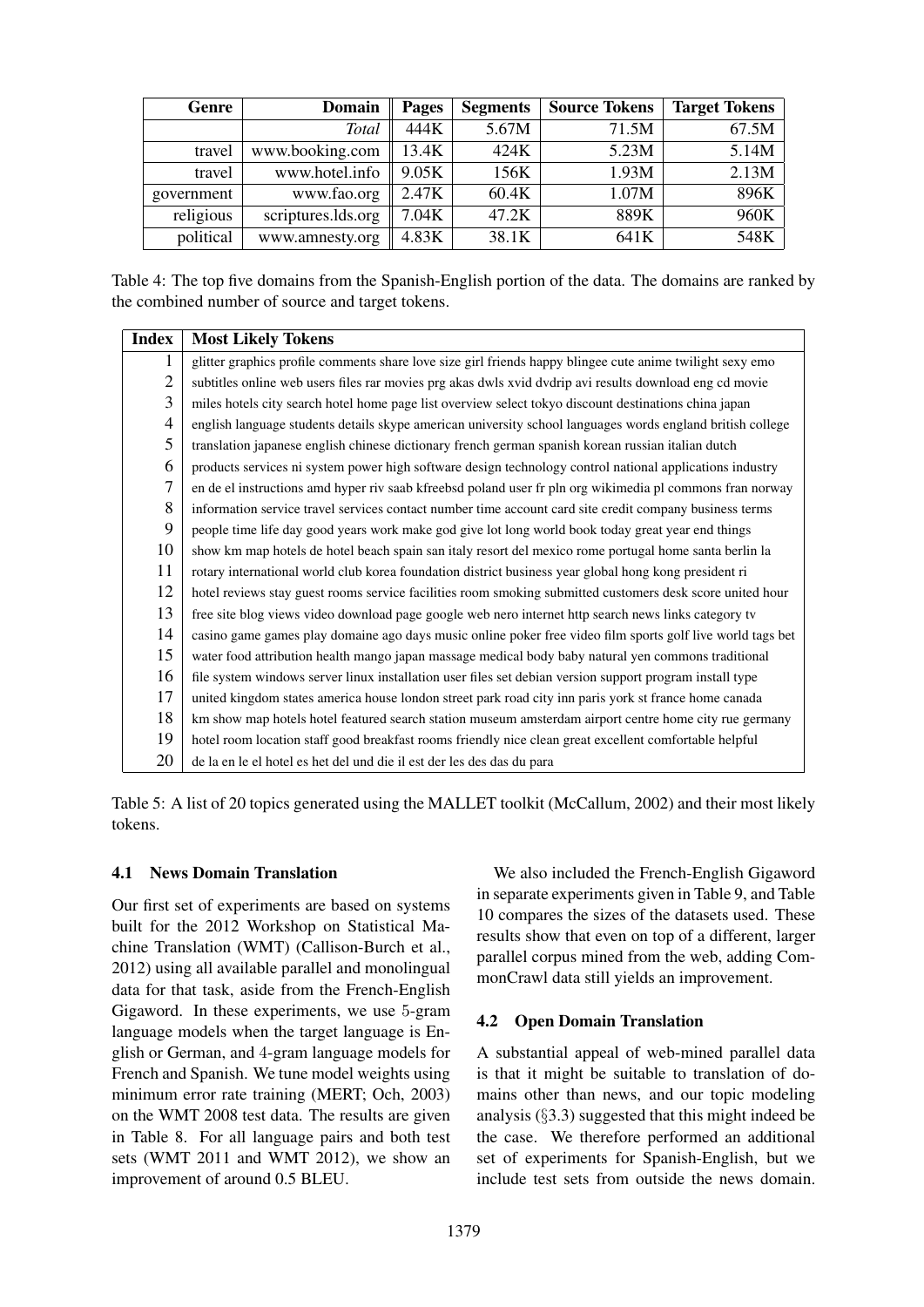| <b>Europarl</b> | <b>CommonCrawl</b> | <b>Most Likely Tokens</b>                                                         |
|-----------------|--------------------|-----------------------------------------------------------------------------------|
| Q               | 2975               | hair body skin products water massage treatment natural oil weight acid plant     |
| 2               | 4383               | river mountain tour park tours de day chile valley ski argentina national peru la |
| 8               | 10377              | ford mercury dealer lincoln amsterdam site call responsible affiliates displayed  |
| 7048            | 675                | market services european competition small public companies sector internal       |
| 9159            | 1359               | time president people fact make case problem clear good put made years situation  |
| 13053           | 849                | commission council european parliament member president states mr agreement       |
| 1660            | 5611               | international rights human amnesty government death police court number torture   |
| 1617            | 4577               | education training people cultural school students culture young information      |

Table 6: A sample of topics along with the number of Europarl and CommonCrawl documents where they are the most likely topic in the mixture. We include topics that are mostly found in Europarl or CommonCrawl, and some that are somewhat prominent in both.

| <b>WMT11</b>    | <b>FR-EN</b> | <b>EN-FR</b> | <b>ES-EN</b> | <b>EN-ES</b> | <b>EN-DE</b> |
|-----------------|--------------|--------------|--------------|--------------|--------------|
| <b>Baseline</b> | 30.46        | 29.96        | 30.79        | 32.41        | 16.12        |
| +Web Data       | 30.92        | 30.51        | 31.05        | 32.89        | 16.74        |
| <b>WMT12</b>    | <b>FR-EN</b> | EN-FR        | <b>ES-EN</b> | <b>EN-ES</b> | <b>EN-DE</b> |
| <b>Baseline</b> | 29.25        | 27.92        | 32.80        | 32.83        | 16.61        |
| +Web Data       | 29.82        | 28.22        | 33.39        | 33.41        | 17.30        |

Table 8: BLEU scores for several language pairs before and after adding the mined parallel data to systems trained on data from WMT data.

| WMT 11          | <b>FR-EN</b> | <b>EN-FR</b> |
|-----------------|--------------|--------------|
| <b>Baseline</b> | 30.96        | 30.69        |
| +Web Data       | 31.24        | 31.17        |
| <b>WMT 12</b>   | <b>FR-EN</b> | EN-FR        |
| <b>Baseline</b> | 29.88        | 28.50        |
| +Web Data       | 30.08        | 28.76        |

| Corpus                 | <b>EN-FR</b> | <b>EN-ES</b> | <b>EN-DE</b> |
|------------------------|--------------|--------------|--------------|
| <b>News Commentary</b> | 2.99M        | 3.43M        | 3.39M        |
| Europarl               | 50.3M        | 49.2M        | 47.9M        |
| <b>United Nations</b>  | 316M         | 281M         |              |
| <b>FR-EN Gigaword</b>  | 668M         |              |              |
| <b>CommonCrawl</b>     | 121M         | 68.8M        | 88.4M        |

Table 9: BLEU scores for French-English and English-French before and after adding the mined parallel data to systems trained on data from WMT data including the French-English Gigaword (Callison-Burch et al., 2011).

For these experiments, we also include training data mined from Wikipedia using a simplified version of the sentence aligner described by Smith et al. (2010), in order to determine how the effect of such data compares with the effect of webmined data. The baseline system was trained using only the Europarl corpus (Koehn, 2005) as parallel data, and all experiments use the same language model trained on the target sides of Europarl, the English side of all linked Spanish-English Wikipedia articles, and the English side of the mined CommonCrawl data. We use a 5 gram language model and tune using MERT (Och,

Table 10: The size (in English tokens) of the training corpora used in the SMT experiments from Tables 8 and 9 for each language pair.

### 2003) on the WMT 2009 test set.

Unfortunately, it is difficult to obtain meaningful results on some open domain test sets such as the Wikipedia dataset used by Smith et al. (2010). Wikipedia copied across the public internet, and we did not have a simple way to filter such data from our mined datasets.

We therefore considered two tests that were less likely to be problematic. The Tatoeba corpus (Tiedemann, 2009) is a collection of example sentences translated into many languages by volunteers. The front page of tatoeba.org was discovered by our URL matching heuristics, but we excluded any sentence pairs that were found in the CommonCrawl data from this test set.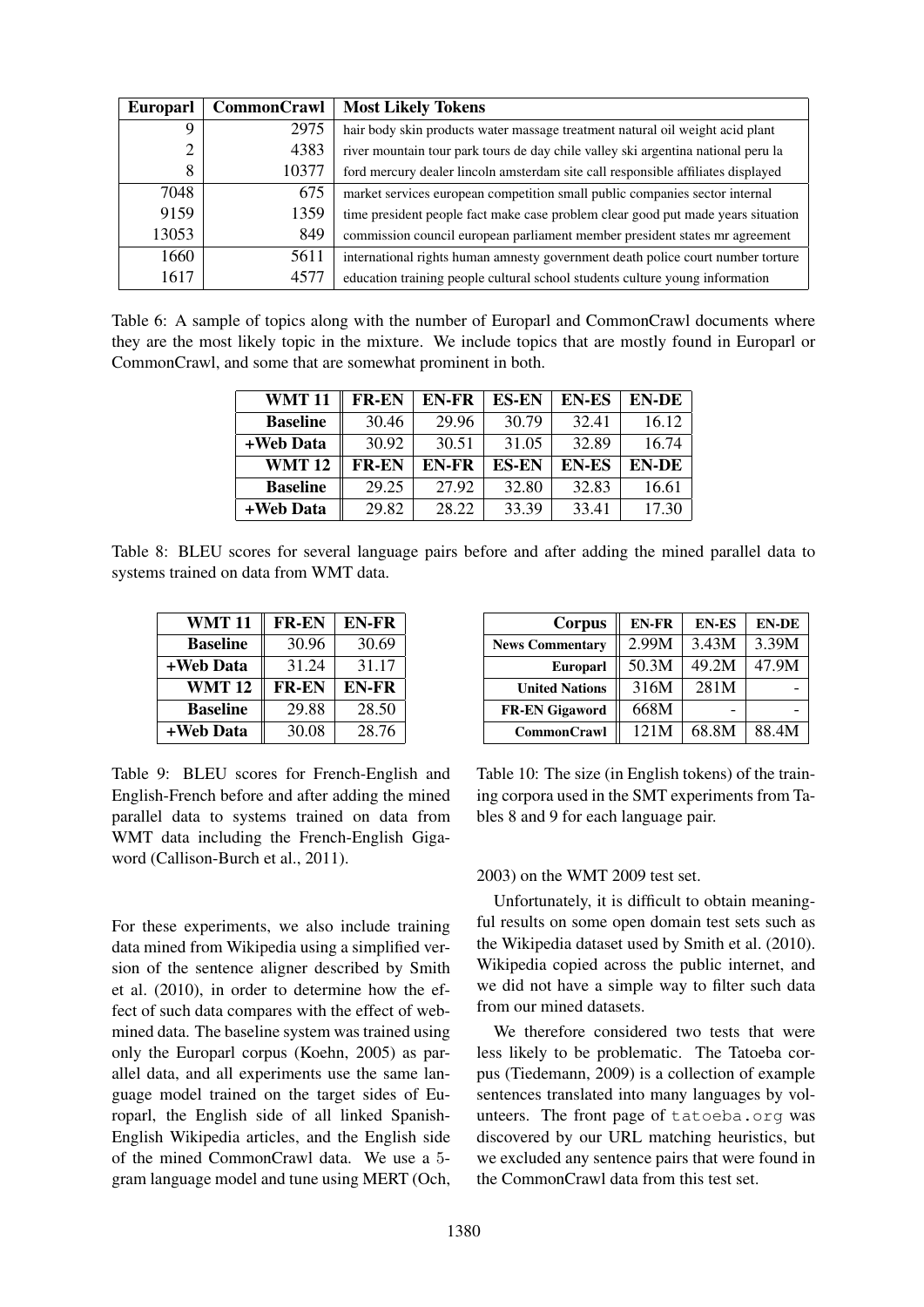The second dataset is a set of crowdsourced translation of Spanish speech transcriptions from the Spanish Fisher corpus.<sup>7</sup> As part of a research effort on cross-lingual speech applications, we obtained English translations of the data using Amazon Mechanical Turk, following a protocol similar to one described by Zaidan and Callison-Burch (2011): we provided clear instructions, employed several quality control measures, and obtained redundant translations of the complete dataset (Lopez et al., 2013). The advantage of this data for our open domain translation test is twofold. First, the Fisher dataset consists of conversations in various Spanish dialects on a wide variety of prompted topics. Second, because we obtained the translations ourselves, we could be absolutely assured that they did not appear in some form anywhere on the Web, making it an ideal blind test.

|                 | WMT10       | Tatoeba     | <b>Fisher</b> |
|-----------------|-------------|-------------|---------------|
| <b>Europarl</b> | 89/72/46/20 | 94/75/45/18 | 87/69/39/13   |
| +Wiki           | 92/78/52/24 | 96/80/50/21 | 91/75/44/15   |
| +Web            | 96/82/56/27 | 99/88/58/26 | 96/83/51/19   |
| +Both           | 96/84/58/29 | 99/89/60/27 | 96/83/52/20   |

Table 11: n-gram coverage percentages (up to 4 grams) of the source side of our test sets given our different parallel training corpora computed at the type level.

|                 | WMT10 | <b>Tatoeba</b> | <b>Fisher</b> |
|-----------------|-------|----------------|---------------|
| <b>Europarl</b> | 27.21 | 36.13          | 46.32         |
| +Wiki           | 28.03 | 37.82          | 49.34         |
| $+$ Web         | 28.50 | 41.07          | 51.13         |
| +Both           | 28.74 | 41.12          | 52.23         |

Table 12: BLEU scores for Spanish-English before and after adding the mined parallel data to a baseline Europarl system.

We used 1000 sentences from each of the Tatoeba and Fisher datasets as test. For comparison, we also test on the WMT 2010 test set (Callison-Burch et al., 2010). Following Munteanu and Marcu (2005), we show the  $n$ -gram coverage of each corpus (percentage of  $n$ -grams) from the test corpus which are also found in the training corpora) in Table 11. Table 12 gives end-to-end results, which show a strong improvement on the WMT test set (1.5 BLEU), and larger

improvements on Tatoeba and Fisher (almost 5 BLEU).

#### 5 Discussion

Web-mined parallel texts have been an exclusive resource of large companies for several years. However, when web-mined parallel text is available to everyone at little or no cost, there will be much greater potential for groundbreaking research to come from all corners. With the advent of public services such as Amazon Web Services and the Common Crawl, this may soon be a reality. As we have shown, it is possible to obtain parallel text for many language pairs in a variety of domains very cheaply and quickly, and in sufficient quantity and quality to improve statistical machine translation systems. However, our effort has merely scratched the surface of what is possible with this resource. We will make our code and data available so that others can build on these results.

Because our system is so simple, we believe that our results represent lower bounds on the gains that should be expected in performance of systems previously trained only on curated datasets. There are many possible means through which the system could be improved, including more sophisticated techniques for identifying matching URLs, better alignment, better language identification, better filtering of data, and better exploitation of resulting cross-domain datasets. Many of the components of our pipeline were basic, leaving considerable room for improvement. For example, the URL matching strategy could easily be improved for a given language pair by spending a little time crafting regular expressions tailored to some major websites. Callison-Burch et al. (2011) gathered almost 1 trillion tokens of French-English parallel data this way. Another strategy for mining parallel webpage pairs is to scan the HTML for links to the same page in another language (Nie et al., 1999).

Other, more sophisticated techniques may also be possible. Uszkoreit et al. (2010), for example, translated all non-English webpages into English using an existing translation system and used near-duplicate detection methods to find candidate parallel document pairs. Ture and Lin (2012) had a similar approach for finding parallel Wikipedia documents by using near-duplicate detection, though they did not need to apply a full translation system to all non-English documents.

<sup>&</sup>lt;sup>7</sup>Linguistic Data Consortium LDC2010T04.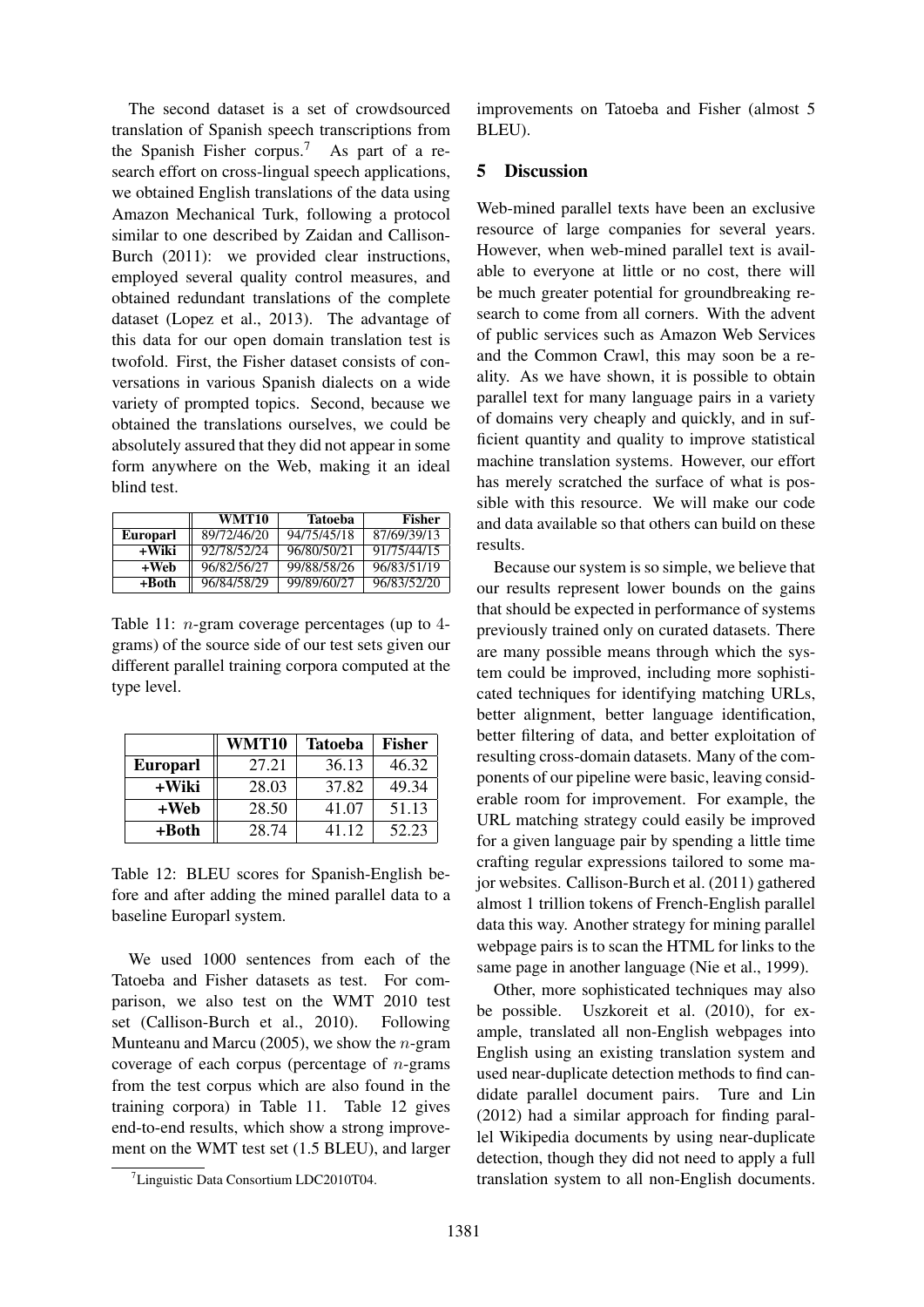Instead, they represented documents in bag-ofwords vector space, and projected non-English document vectors into the English vector space using the translation probabilities of a word alignment model. By comparison, one appeal of our simple approach is that it requires only a table of language codes. However, with this system in place, we could obtain enough parallel data to bootstrap these more sophisticated approaches.

It is also compelling to consider ways in which web-mined data obtained from scratch could be used to bootstrap other mining approaches. For example, Smith et al. (2010) mine parallel sentences from *comparable* documents in Wikipedia, demonstrating substantial gains on open domain translation. However, their approach required seed parallel data to learn models used in a classifier. We imagine a two-step process, first obtaining parallel data from the web, followed by comparable data from sources such as Wikipedia using models bootstrapped from the web-mined data. Such a process could be used to build translation systems for new language pairs in a very short period of time, hence fulfilling one of the original promises of SMT.

#### Acknowledgements

Thanks to Ann Irvine, Jonathan Weese, and our anonymous reviewers from NAACL and ACL for comments on previous drafts. The research leading to these results has received funding from the European Union Seventh Framework Programme (FP7/2007-2013) under grant agreement 288487 (MosesCore). This research was partially funded by the Johns Hopkins University Human Language Technology Center of Excellence, and by gifts from Google and Microsoft.

## References

- David M. Blei, Andrew Y. Ng, and Michael I. Jordan. 2003. Latent dirichlet allocation. *J. Mach. Learn. Res.*, 3:993–1022, March.
- Chris Callison-Burch, Philipp Koehn, Christof Monz, Kay Peterson, Mark Przybocki, and Omar F. Zaidan. 2010. Findings of the 2010 joint workshop on statistical machine translation and metrics for machine translation. In *Proceedings of the Joint Fifth Workshop on Statistical Machine Translation and MetricsMATR*, WMT '10, pages 17–53. Association for Computational Linguistics.
- Chris Callison-Burch, Philipp Koehn, Christof Monz, and Omar F. Zaidan. 2011. Findings of the 2011

workshop on statistical machine translation. In *Proceedings of the Sixth Workshop on Statistical Machine Translation*, WMT '11, pages 22–64. Association for Computational Linguistics.

- Chris Callison-Burch, Philipp Koehn, Christof Monz, Matt Post, Radu Soricut, and Lucia Specia. 2012. Findings of the 2012 workshop on statistical machine translation. In *Proceedings of the Seventh Workshop on Statistical Machine Translation*, pages 10–51, Montréal, Canada, June. Association for Computational Linguistics.
- Jiang Chen and Jian-Yun Nie. 2000. Parallel web text mining for cross-language ir. In *IN IN PROC. OF RIAO*, pages 62–77.
- J. Dean and S. Ghemawat. 2004. Mapreduce: simplified data processing on large clusters. In *Proceedings of the 6th conference on Symposium on Opearting Systems Design & Implementation-Volume 6*, pages 10–10. USENIX Association.
- William A. Gale and Kenneth W. Church. 1993. A program for aligning sentences in bilingual corpora. *Comput. Linguist.*, 19:75–102, March.
- Philipp Koehn, Hieu Hoang, Alexandra Birch, Chris Callison-Burch, Marcello Federico, Nicola Bertoldi, Brooke Cowan, Wade Shen, Christine Moran, Richard Zens, Chris Dyer, Ondřej Bojar, Alexandra Constantin, and Evan Herbst. 2007. Moses: open source toolkit for statistical machine translation. In *Proceedings of the 45th Annual Meeting of the ACL on Interactive Poster and Demonstration Sessions*, ACL '07, pages 177–180. Association for Computational Linguistics.
- P. Koehn. 2005. Europarl: A parallel corpus for statistical machine translation. In *MT summit*, volume 5.
- Edward Loper and Steven Bird. 2002. Nltk: the natural language toolkit. In *Proceedings of the ACL-02 Workshop on Effective tools and methodologies for teaching natural language processing and computational linguistics - Volume 1*, ETMTNLP '02, pages 63–70. Association for Computational Linguistics.
- Adam Lopez, Matt Post, and Chris Callison-Burch. 2013. Parallel speech, transcription, and translation: The Fisher and Callhome Spanish-English speech translation corpora. Technical Report 11, Johns Hopkins University Human Language Technology Center of Excellence.
- Marco Lui and Timothy Baldwin. 2012. langid.py: an off-the-shelf language identification tool. In *Proceedings of the ACL 2012 System Demonstrations*, ACL '12, pages 25–30. Association for Computational Linguistics.
- Andrew Kachites McCallum. 2002. Mallet: A machine learning for language toolkit. http://mallet.cs.umass.edu.